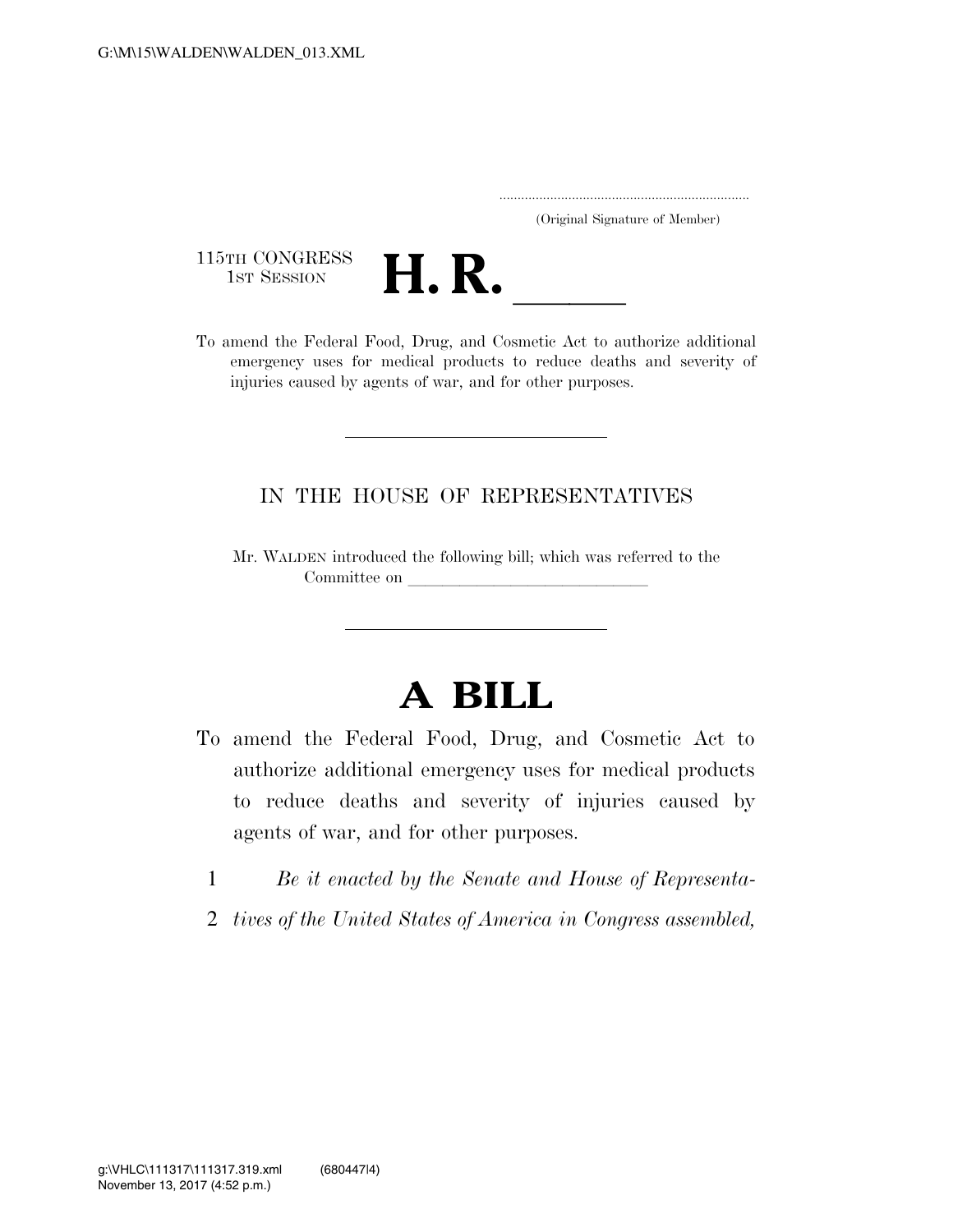| $\mathbf{1}$   | SECTION 1. ADDITIONAL EMERGENCY USES FOR MEDICAL     |
|----------------|------------------------------------------------------|
| $\overline{2}$ | PRODUCTS TO REDUCE DEATHS AND SEVER-                 |
| 3              | ITY OF INJURIES CAUSED BY AGENTS OF                  |
| $\overline{4}$ | WAR.                                                 |
| 5              | (a) FDA AUTHORIZATION FOR MEDICAL PRODUCTS           |
| 6              | FOR USE IN EMERGENCIES.—Section 564 of the Federal   |
| 7              | Food, Drug, and Cosmetic Act (21 U.S.C. 360bbb–3) is |
| 8              | amended—                                             |
| 9              | $(1)$ in subsection $(b)$ —                          |
| 10             | $(A)$ in paragraph $(1)$ , by amending sub-          |
| 11             | paragraph $(B)$ to read as follows:                  |
| 12             | $\lq\lq (B)$ a determination by the Secretary of     |
| 13             | Defense that there is a military emergency, or       |
| 14             | a significant potential for a military emergency,    |
| 15             | involving a heightened risk to United States         |
| 16             | military forces, including personnel operating       |
| 17             | under the authority of title $10$ or title $50$ ,    |
| 18             | United States Code, of attack with—                  |
| 19             | "(i) a biological, chemical, radio-                  |
| 20             | logical, or nuclear agent or agents; or              |
| 21             | "(ii) an agent or agents that may                    |
| 22             | cause, or are otherwise associated with, an          |
| 23             | imminently life-threatening and specific             |
| 24             | risk to United States military forces;"; and         |
| 25             | (B) by adding at the end the following:              |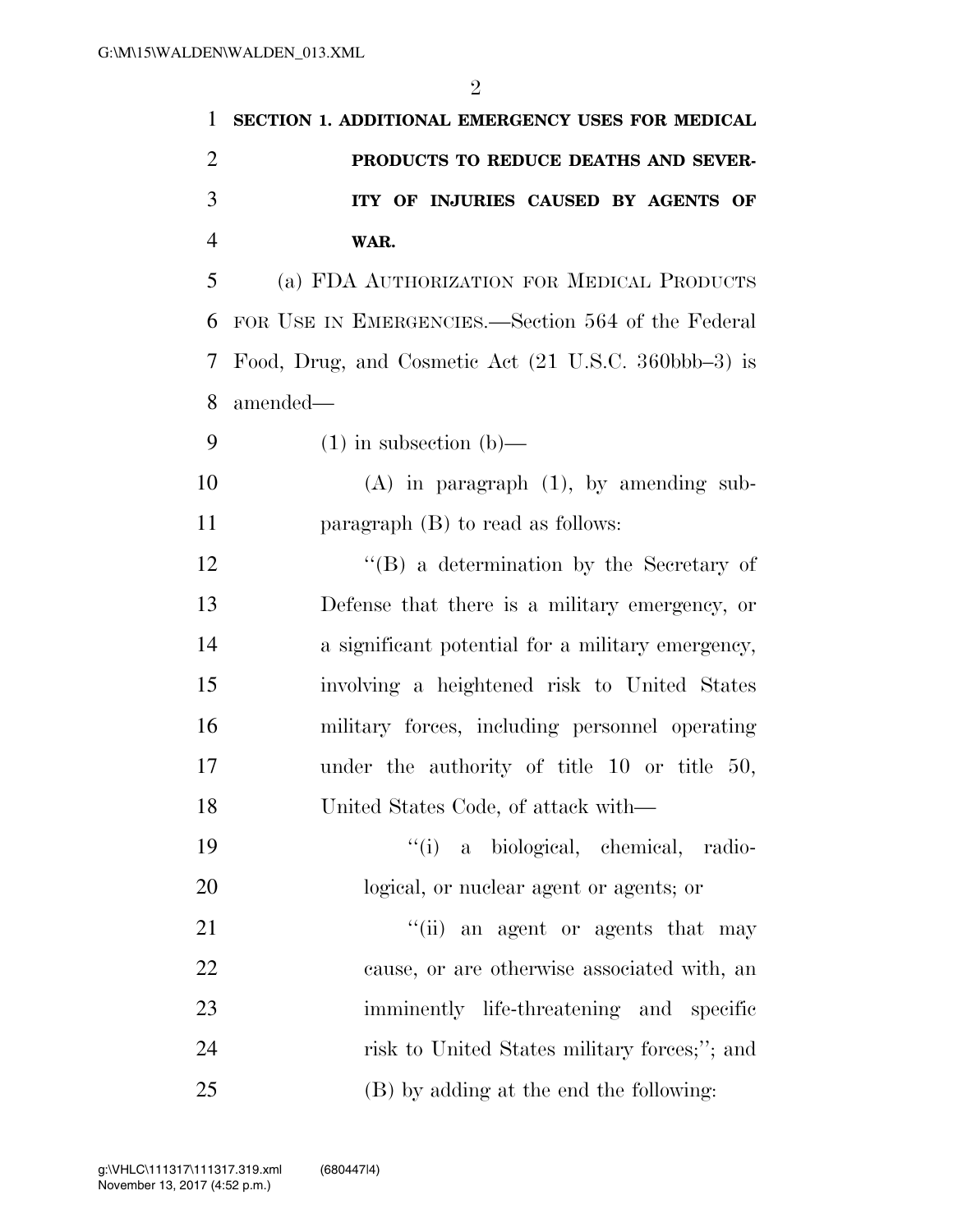| $\mathbf{1}$   | $(6)$ MILITARY EMERGENCIES.—In the case of                       |
|----------------|------------------------------------------------------------------|
| $\overline{2}$ | a determination described in paragraph $(1)(B)$ , the            |
| 3              | Secretary shall determine, within 45 calendar days               |
| $\overline{4}$ | of such determination, whether to make a declara-                |
| 5              | tion under paragraph (1), and, if appropriate, shall             |
| 6              | promptly make such a declaration."; and                          |
| 7              | $(2)$ in subsection $(e)$ —                                      |
| 8              | (A) in paragraph $(3)$ , by striking "; and"                     |
| 9              | and inserting ";";                                               |
| 10             | (B) by redesignating paragraph (4) as                            |
| 11             | paragraph $(5)$ ; and                                            |
| 12             | (C) by inserting after paragraph (3) the                         |
| 13             | following:                                                       |
| 14             | $\cdot\cdot\cdot(4)$ in the case of a determination described in |
| 15             | subsection $(b)(1)(B)(ii)$ , that the request for emer-          |
| 16             | gency use is made by the Secretary of Defense;                   |
| 17             | and".                                                            |
| 18             | (b) EMERGENCY USES FOR MEDICAL PRODUCTS.-                        |
| 19             | (1) IN GENERAL.—The Secretary of Defense                         |
| 20             | may request that the Secretary of Health and                     |
| 21             | Human Services, acting through the Commissioner                  |
| 22             | of Food and Drugs, take actions to expedite the de-              |
| 23             | velopment of a medical product, review of investiga-             |
| 24             | tional new drug applications under section $505(i)$ of           |
| 25             | the Federal Food, Drug, and Cosmetic Act (21)                    |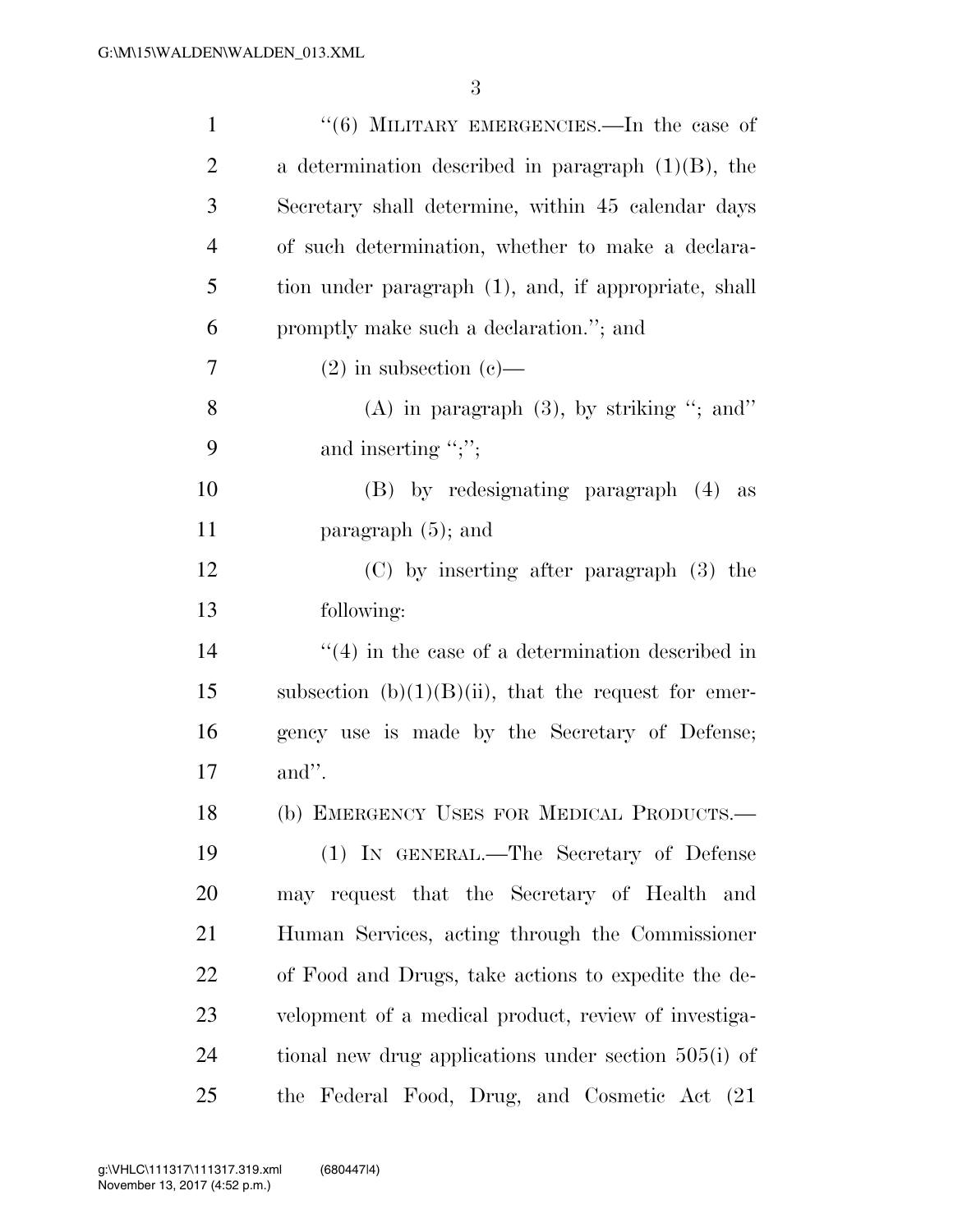U.S.C. 355(i)), review of investigational device ex-2 emptions under section  $520(g)$  of such Act  $(21)$  $3 \text{ U.S.C. } 360j(g)$ , and review of applications for ap- proval and clearance of medical products under sec-5 tions 505, 510(k), and 515 of such Act  $(21 \text{ U.S.C.})$  $355, 360(k), 360(e)$  and section 351 of the Public Health Service Act (42 U.S.C. 262), including appli- cations for licensing of vaccines or blood as biologi- cal products under such section 351, or applications for review of regenerative medicine advanced therapy products under section 506(g) of the Federal Food, Drug, and Cosmetic Act (21 U.S.C. 356(g)), if there is a military emergency, or significant potential for a military emergency, involving a specific and immi- nently life-threatening risk to United States military forces of attack with an agent or agents, and the medical product that is the subject of such applica- tion, submission, or notification would be reasonably likely to diagnose, prevent, treat, or mitigate such life-threatening risk.

 (2) ACTIONS.—Upon a request by the Secretary of Defense under paragraph (1), the Secretary of Health and Human Services, acting through the Commissioner of Food and Drugs, shall take action to expedite the development and review of an appli-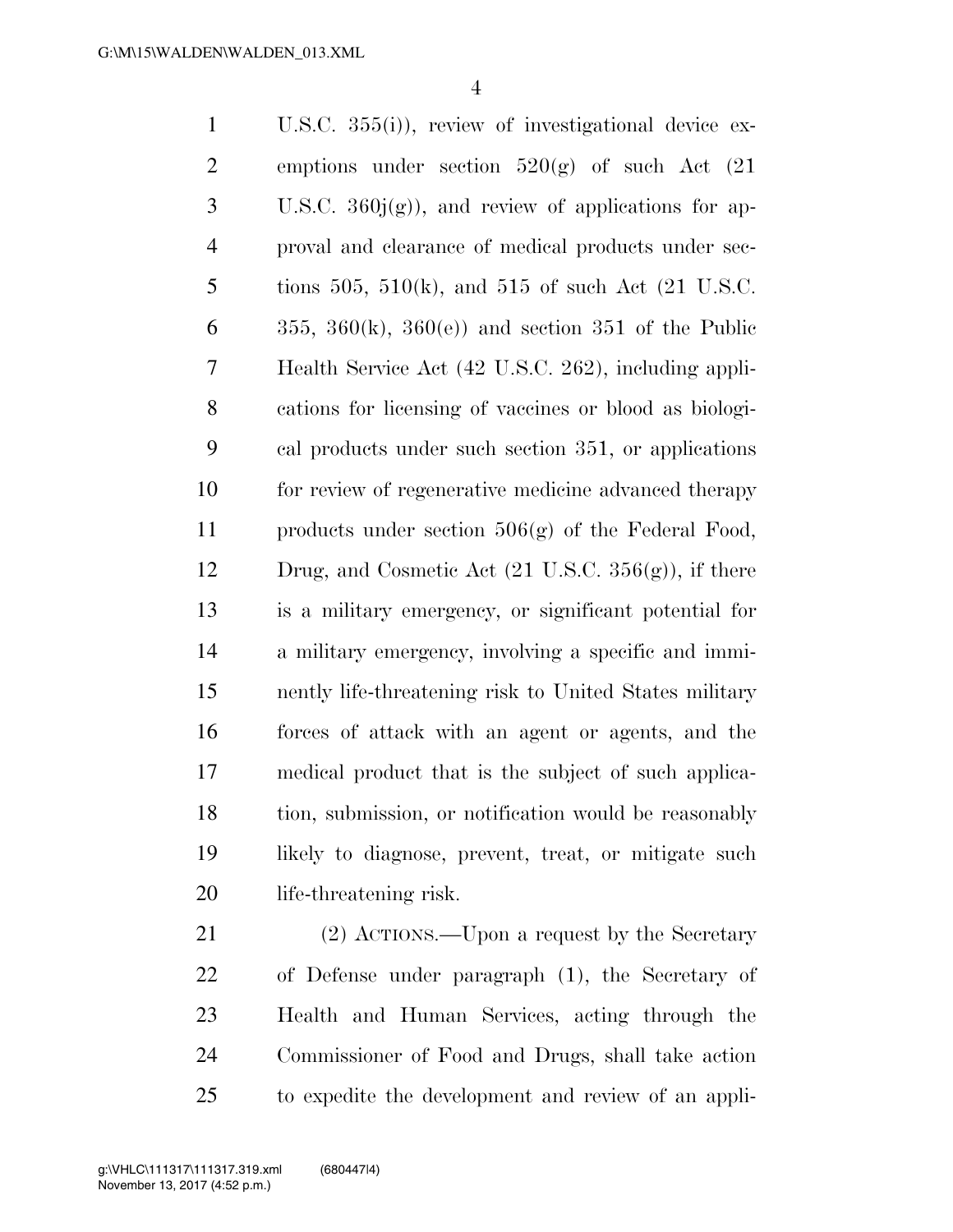| $\mathbf{1}$   | cable application or notification with respect to a |
|----------------|-----------------------------------------------------|
| $\overline{2}$ | medical product described in paragraph (1), which   |
| 3              | may include, as appropriate—                        |
| $\overline{4}$ | (A) holding meetings with the sponsor and           |
| 5              | the review team throughout the development of       |
| 6              | the medical product;                                |
| 7              | (B) providing timely advice to, and inter-          |
| 8              | active communication with, the sponsor regard-      |
| 9              | ing the development of the medical product to       |
| 10             | ensure that the development program to gather       |
| 11             | the nonclinical and clinical data necessary for     |
| 12             | approval or clearance is as efficient as prac-      |
| 13             | ticable;                                            |
| 14             | (C) involving senior managers and experi-           |
| 15             | enced review staff, as appropriate, in a collabo-   |
| 16             | rative, cross-disciplinary review;                  |
| 17             | (D) assigning a cross-disciplinary project          |
| 18             | lead for the review team to facilitate an effi-     |
| 19             | cient review of the development program and to      |
| 20             | serve as a scientific liaison between the review    |
| 21             | team and the sponsor;                               |
| 22             | (E) taking steps to ensure that the design          |
| 23             | of the clinical trials is as efficient as prac-     |
| 24             | ticable, when scientifically appropriate, such as   |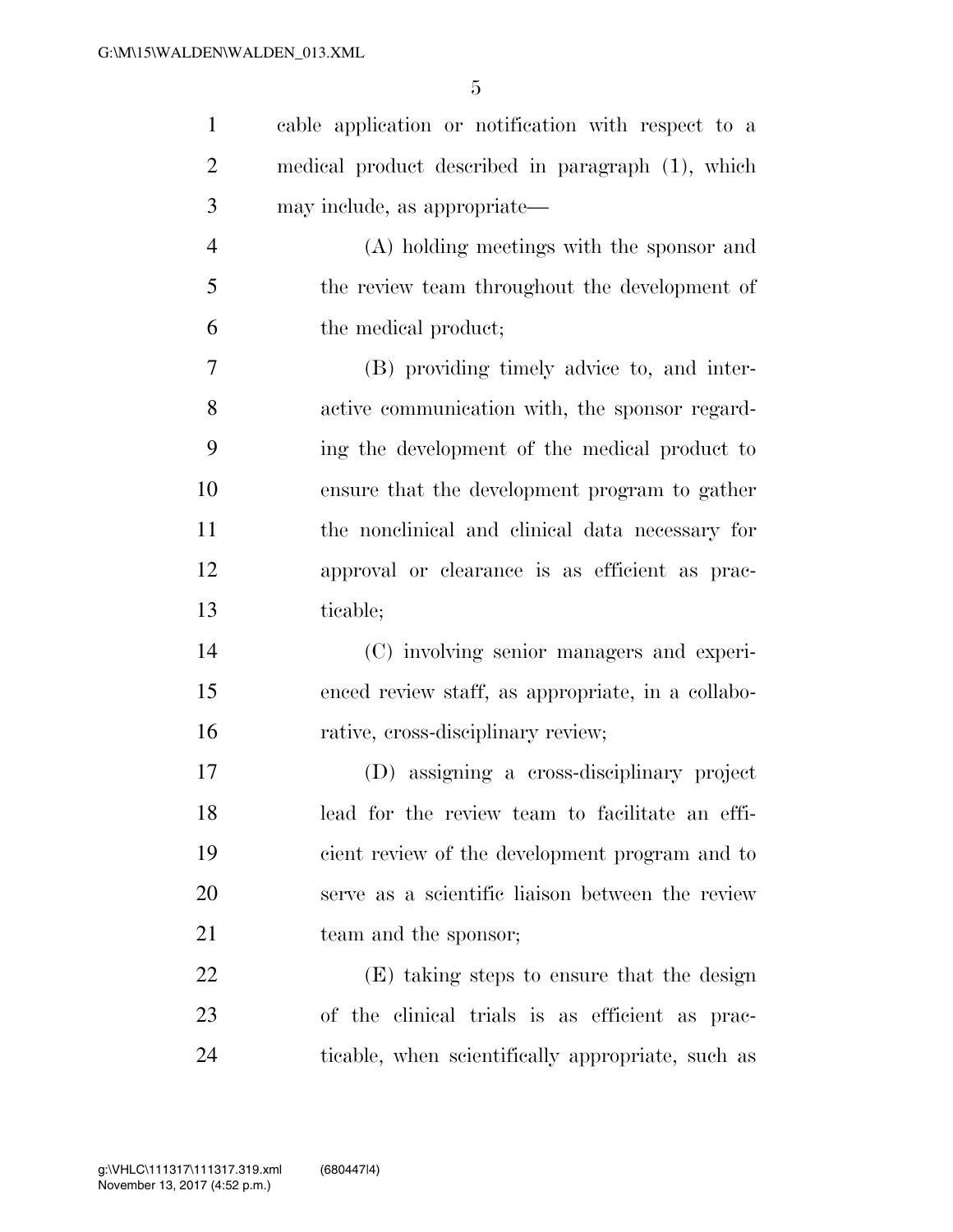| $\mathbf{1}$   | by minimizing the number of patients exposed       |
|----------------|----------------------------------------------------|
| $\overline{2}$ | to a potentially less efficacious treatment;       |
| 3              | (F) applying any applicable Food and               |
| $\overline{4}$ | Drug Administration program intended to expe-      |
| 5              | dite the development and review of a medical       |
| 6              | product; and                                       |
| $\overline{7}$ | (G) in appropriate circumstances, permit-          |
| 8              | ting expanded access to the medical product        |
| 9              | during the investigational phase, in accordance    |
| 10             | with applicable requirements of the Food and       |
| 11             | Drug Administration.                               |
| 12             | (3) ENHANCED COLLABORATION AND COMMU-              |
| 13             | NICATION.—In order to facilitate enhanced collabo- |
| 14             | ration and communication with respect to the most  |
| 15             | current priorities of the Department of Defense—   |
| 16             | (A) the Food and Drug Administration               |
| 17             | shall meet with the Department of Defense and      |
| 18             | any other appropriate development partners,        |
| 19             | such as the Biomedical Advanced Research and       |
| 20             | Development Authority, on a semi-annual basis      |
| 21             | for the purposes of conducting a full review of    |
| 22             | the relevant products in the Department of De-     |
| 23             | fense portfolio; and                               |
| 24             | (B) the Director of the Center for Bio-            |
| 25             | logics Evaluation and Research shall meet quar-    |